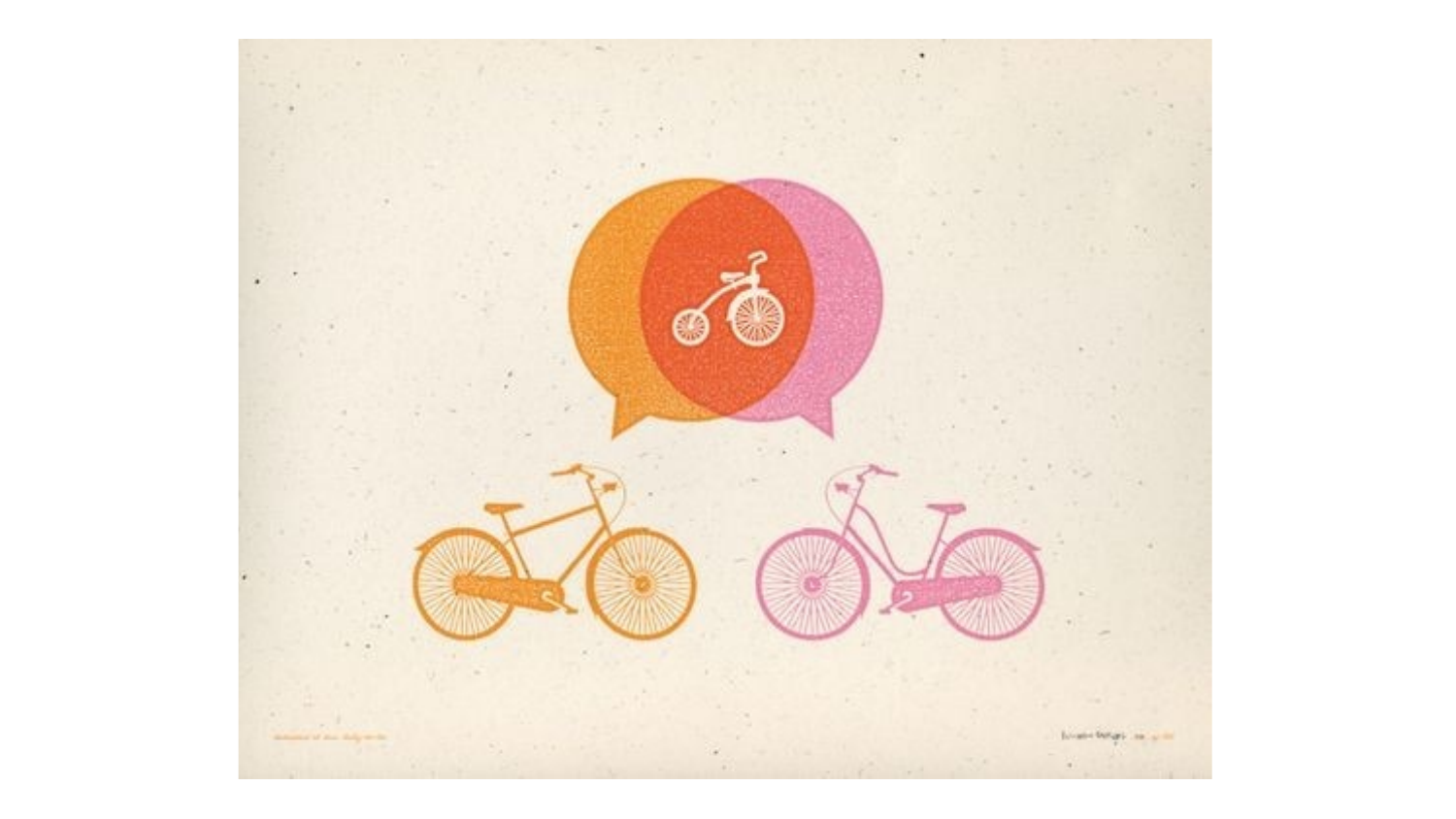## **Affect:**

• *'a preconscious, preindividual capacity, a bodily capacity' (Clough, 2008, p.141)*

• *'a force or intensity that flows between and within subjects and is bound up with processes of becoming' (Cromby, 2012, p.93),* 

• *a knowledge which is 'haptic, tactile, thermal, kinaesthetic, olfactory, gustatory, [or] visceral…[things] are known immediately, sensually and corporeally, without symbolic or conceptual mediation' (ibid, p.91).*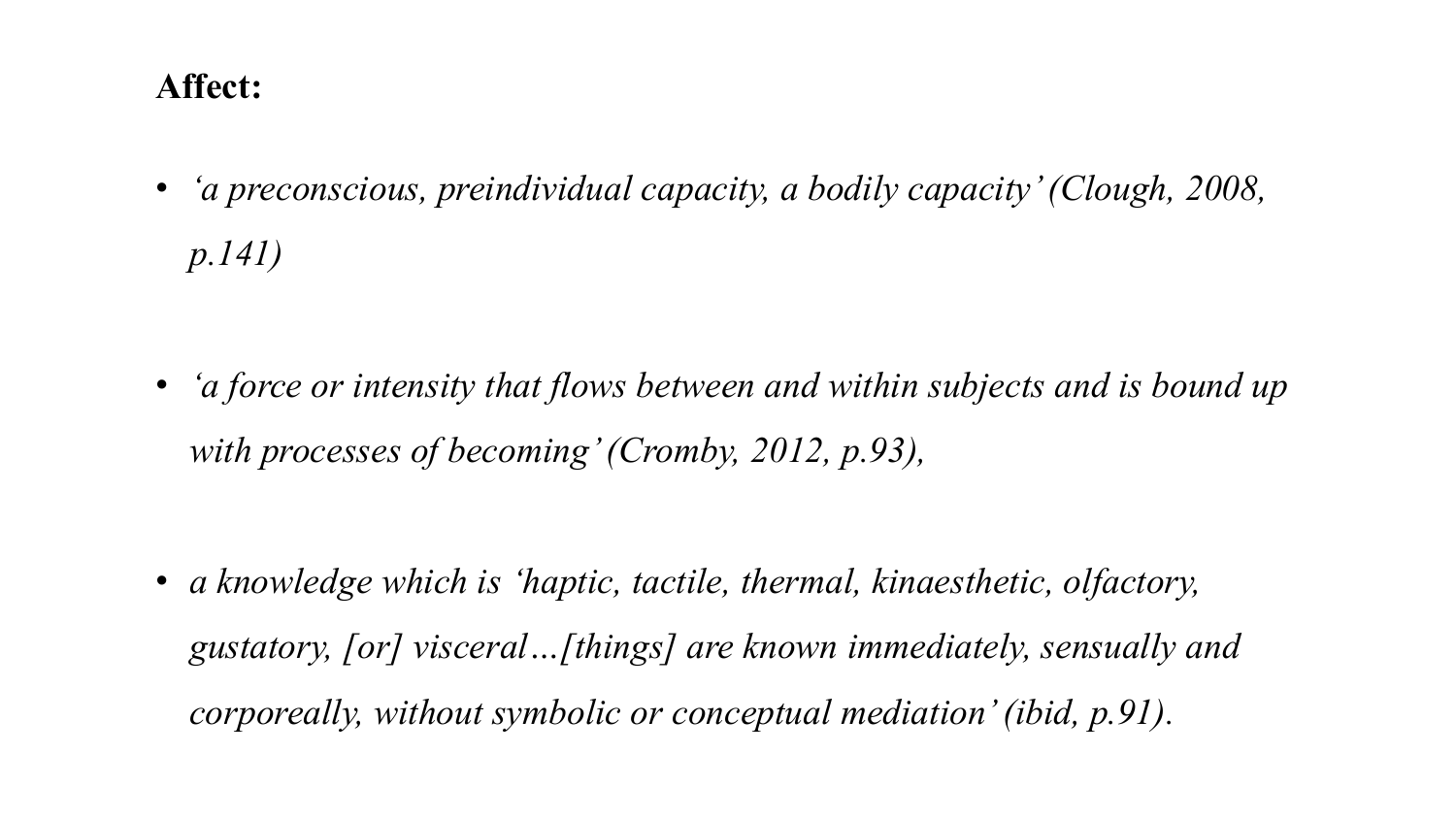## **Hands:**

*'The hand, far from being the merely mechanical executor of preconceived mental plans, possesses its own know-how, enabling 'enhanded' beings to navigate the natural, social, and cultural world without engaging propositional thought, consciousness, and deliberation'(Radman, 2013, p.5)*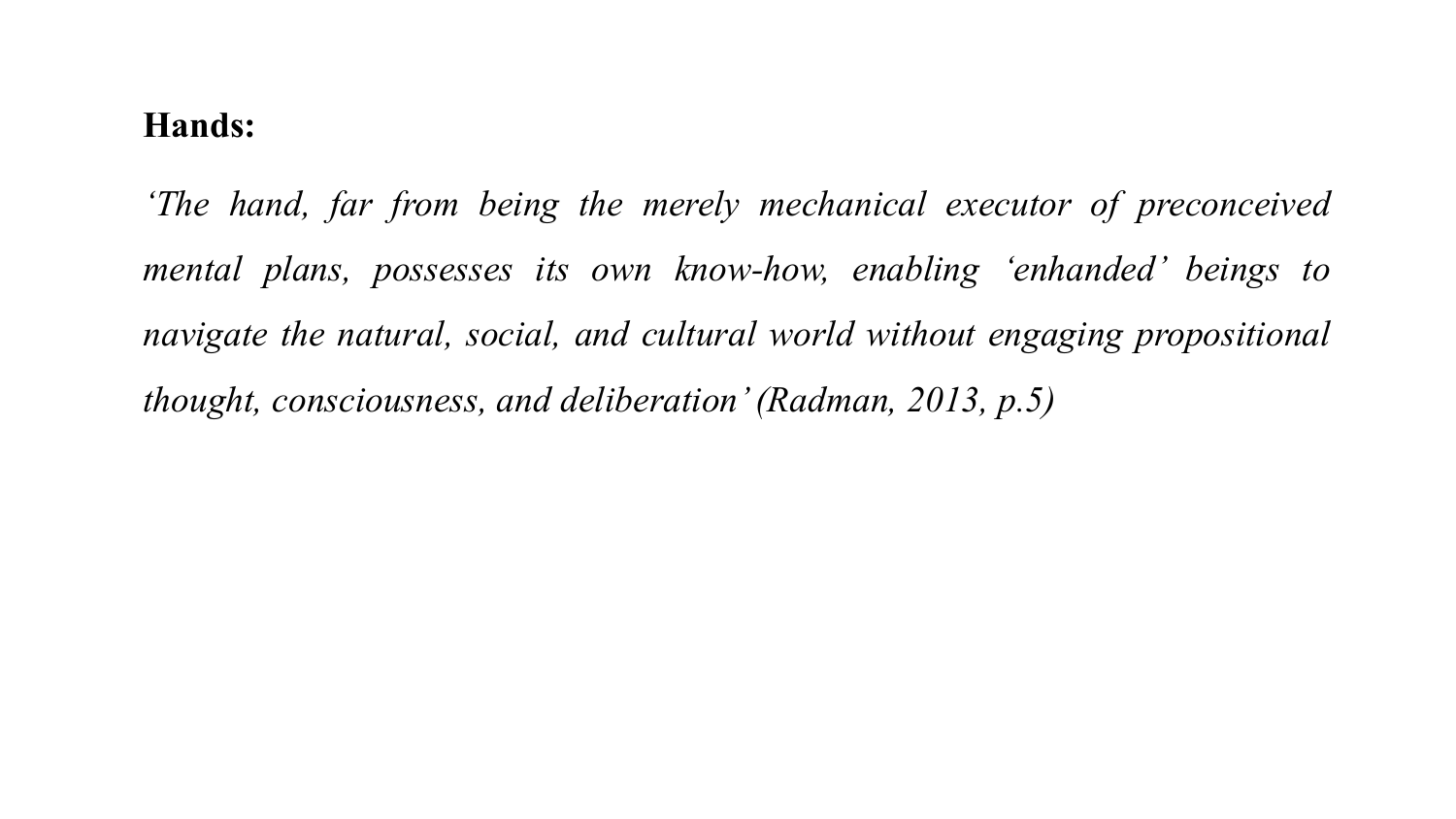## **Enhandedness:**

*The [enhanded] mind emerges as environmental and emotional, social and symbolic, intentional and historic, active and participating, flexible and capable of fictional leaps, adaptive and anticipatory, and also capable of generating beauty. Due to [beauty] art is irresistible, science is exciting, and ordinary life meaningful' (Radman, 2012, p 45-47)*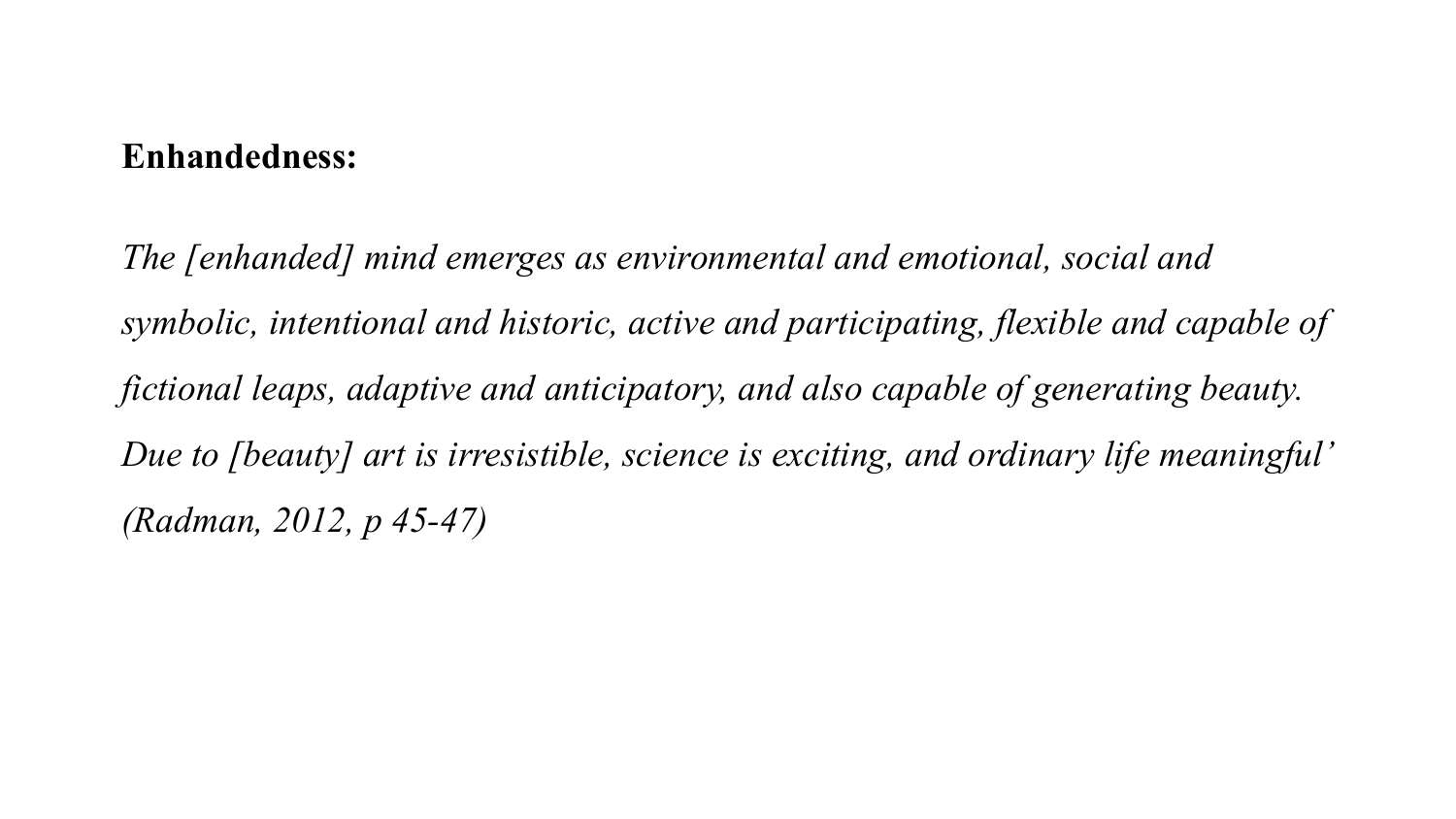References:

Clough, P. T. (2008). (De)Coding the Subject-in-Affect. *Subjectivity*, *23*(1), 140– 155

Cromby, J. (2012). Feeling the Way: Qualitative Clinical Research and the Affective Turn. *Qualitative Research in Psychology*, *9*(1), 88–98

Radman, Z. (2012). Body, Brain, and Beauty: The Place of Aesthetics in the World of the Mind. *Diogenes*, *59*(1-2), 41-51

Radman, Z. (2013) (Ed.). *The Hand, an Organ of the Mind: What the Manual Tells the Mental*. Cambridge, MA: MIT Press